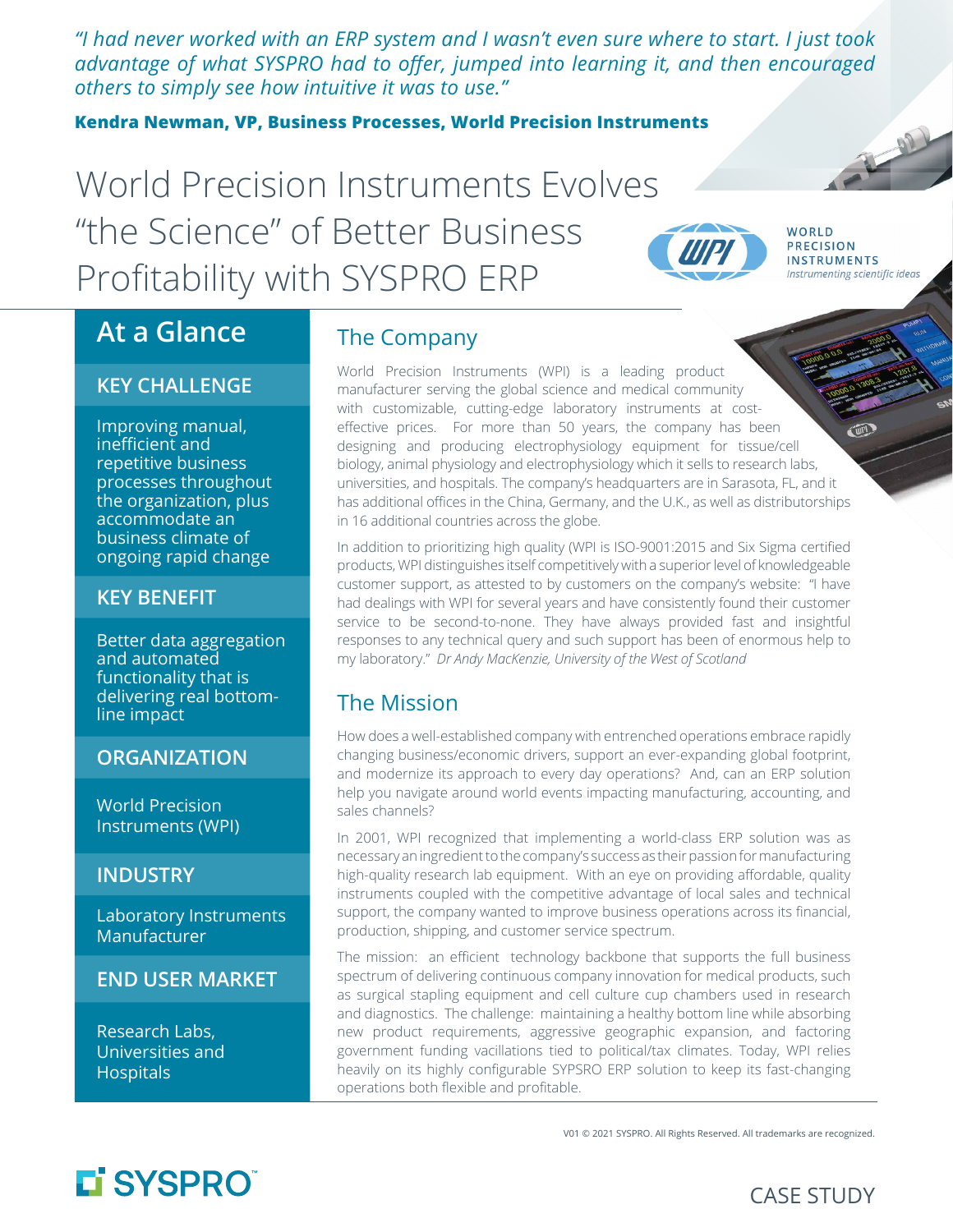## The Solution

World Precision Instruments' executives say that the benefits of their SYSPRO ERP value proposition, much like the science of their research instruments, continues to evolve. Kendra Newman, Vice President of Business Processes (BP) at WPI, joined the company shortly after it selected and deployed SYSPRO ERP, and has watched WPI's incremental uptake of this decision steadily deliver new bottom line results. Newman has seen utilization of SYSPRO's capabilities improve from about 10% capability at the onset of deployment, to 75%. She credits SYSPRO's ease of use, plus WPI's commitment to continuous improvement in ERP technology adoption.

Newman notes that WPI operates a full spectrum of SYSPRO modules in financials, purchasing, sales orders/analysis, product configuration, EDI, shipping, payments, returns and report writing – all of which she says can contribute to the company's operational maneuverability and profitability. WPI can also be potentially impacted by evolving geo-political events (like BREXIT and sales tariffs), yet the company can react more effectively with the combination of WPI's geographic bandwidth plus flexibility within SYSPRO ERP.

## Business Process Centricity

"We weren't always as technologically nimble and business process centric as we are today, but when my responsibilities evolved into the business process management spectrum I saw a real opportunity for our company to use SYSPRO to facilitate employee decisionmaking and empowerment, while improving our operations. SYSPRO was a valuable tool for us culturally and organizationally to pursue ISO 9001:2008 certification, document repeatable processes to deliver Six Sigma improvements, and turn otherwise random business data into actionable business insights. As employees continue to learn what they can do with SYSPRO to improve their own areas, we also are building new efficiencies across functions and processes. We are working better as an operational unit and not just in our departmental silos," says Newman.

One example of many that comes to Newman's mind is with report preparation; something that's required of every operational area for different reasons, but that used to be a major time waster.

"Our accounting people used to spend hours finding data and then manually entering them one-off on to spreadsheets. Sales would do ad hoc time-sensitive, confined reporting. Marketing was virtually blind trying to 'see' what was or wasn't working either by country or by program. We've evolved emails, spreadsheets and canned reports into re-usable, valuable information that can guide or change critical decisions when needed. Report creation is an easy, teachable skill with SYSPRO."

Newman says that as business challenges come up, she is championing employees to think out of the box to use available technology to do business processes better and faster. "Small things like a repeated manual action – when automated using SYSPRO technology – can save major blocks of employee time and dollars that can be better spent." With WPI's sales performance sometimes tied to their customers' government grant access, building efficiency into operations takes some of the margin sting out of grant funding reductions.

## SYSPRO Learning Channel and User Forums

WPI took a leap of faith in its latest release that the SYSPRO user interface was as business friendly and self-evident as promised, and the company did its own training on the system. Newman says they have not been disappointed, and uses her own nontechnical educational background as an example.

"I began my career as a marketing coordinator; not as an IT person," she said. "I had never worked with an ERP system and I wasn't even sure where to start. I just took advantage of what SYSPRO had to offer, jumped into learning it, and then encouraged others to simply see how intuitive it was to use."

A proponent of the SYSPRO Learning Channel, Newman says she really likes the tips she gleans from the educational videos and is an active participant in SYSPRO User forums. "The collaboration within the wider SYSPRO community and with the available online learning tools is very powerful," Newman says. "You do not need to be a technical person to use or learn SYSPRO."